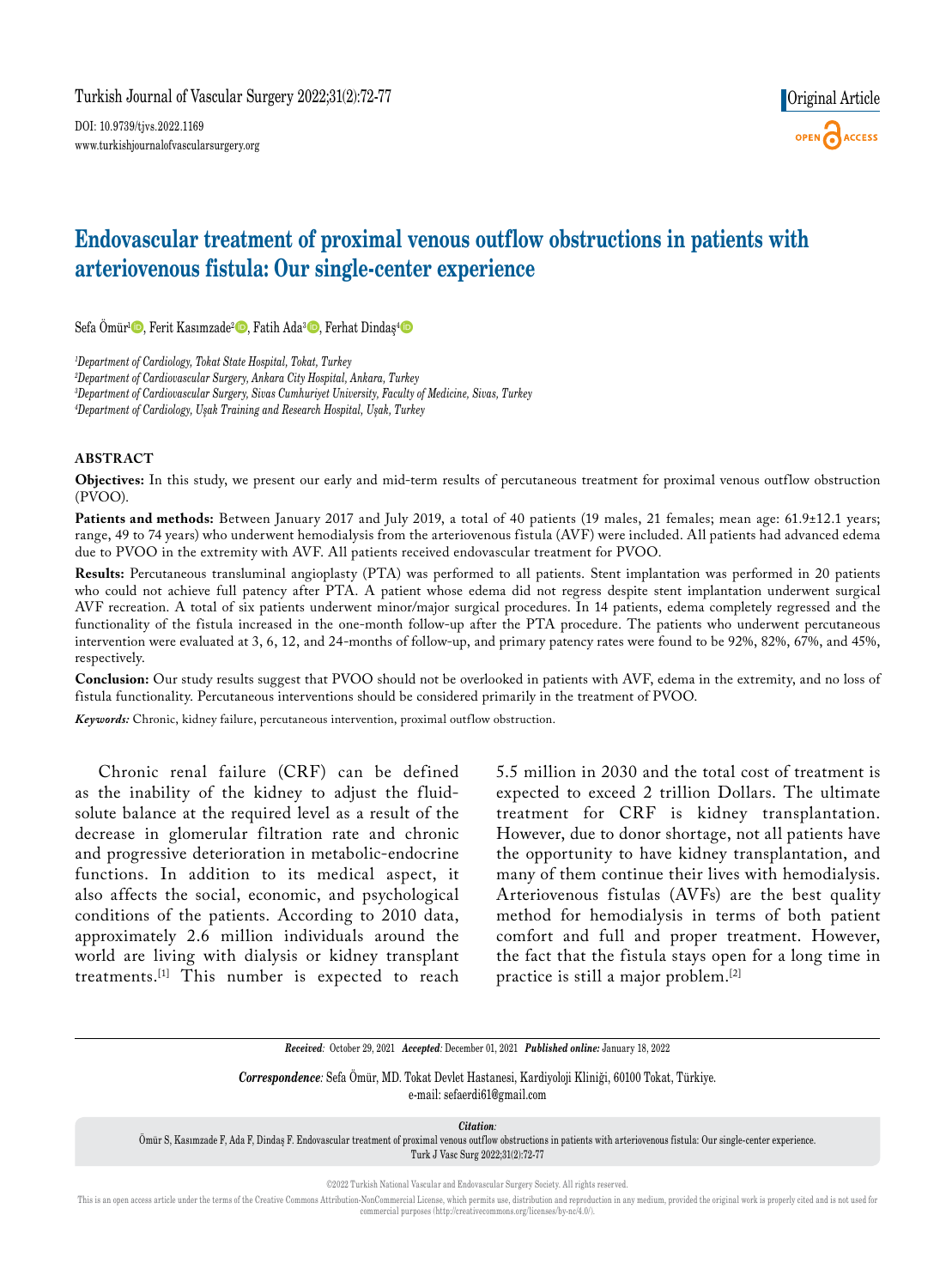There are many factors that affect fistula patency. These factors are age, sex, diabetes, hypotension, arterial diameter, atherosclerosis, arterial flow, vessel diameter, venous extensibility, smoking, obesity, early hemodialysis, type of anastomosis, vascular clip, antiplatelet therapy, systemic heparin use, infrared ray use, timing of first hemodialysis, cannulation technique, and follow-up.[3] Even if fistula patency is provided, problems with fistula functionality or extremity with fistula can be seen. Proximal venous outflow obstruction (PVOO) usually presents with edema in the involved extremity after the AVF becomes functional. Edema, which develops due to venous obstruction in the arm with fistula, causes severe pain and deterioration of the function of the fistula in the following periods. Surgical treatment of PVOO is both difficult and dangerous and not always successful. Interventional therapy is less invasive, as well as presents fewer risks to physicians. It is clear that percutaneous interventional procedures would be needed more in the near future in terms of both patient and physician comfort.

In the present study, we aimed to present our early and mid-term results of percutaneous treatment for PVOO.

### **PATIENTS AND METHODS**

This single-center, case-control, cross-sectional study was conducted at Sivas Cumhuriyet University, Faculty of Medicine, Department of Cardiovascular Surgery between January 2017 and July 2019. A total of 40 patients (19 males, 21 females; mean age: 61.9±12.1 years; range, 49 to 74 years) who underwent hemodialysis from the AVF were included. All patients were those who were admitted with swelling in the arm undergoing hemodialysis, pain, and decreased hemodialysis rates.

Digital subtraction angiography (DSA) performed to the patients on clinical suspicion revealed outlet stenosis in the proximal venous outflow proximal extremity with AVF. Angiography of the cases included in the study was performed using Philips Xper Allura FD-10 Model C Arm Detector System Angiography Device (Philips Medical Systems International B.V. Best, Netherlands). Angiographies of the patients were performed over the venous fistula line in the extremity with AVF. After venous puncture, first a fistulogram and, then, the entire venous line was visualized with a 6-Fr sheath. The patients had total occlusion in the subclavian vein on the right and the innominate vein on the left. Diffuse

collaterals and continuation of venous drainage were detected. Before the interventional procedure, 5,000 IU heparin was administered intravenously to the patients. All interventional procedures were performed transfemorally to avoid unnecessary trauma to peripheral arm veins. Extremely tight stenoses were pre-dilated to allow passage of stent equipment in treated patients. The lesions were crossed with a 0.035-inch guidewire. A balloon size of 10% larger than the non-stenotic vein of interest was typically selected, and the balloon diameter varied from 8 to 16 mm. Non-compliant balloons were used, and inflation pressures ranged from 10 to 25 ATM. Self-expanding stents, including Wallstents (Boston Scientific/Scimed, Natick, MA, USA) and Smart stents (Cordis, Johnson & Johnson, Warren, NJ, USA), were used in all cases. Their diameters ranged from 5 to 10 mm, and their lengths varied from 90 to 130 mm. After stent implantation, all stents were post-dilated with high-pressure balloons to ensure full opening in fibrotic venous stenosis. Following stent implantation, the patients were given a continuous heparin infusion for three days and the activated partial thromboplastin time (aPTT) was maintained between 60 and 90 sec. The patients, for whom predilatation could not be performed to the stenosis area were referred to the surgical procedure. The patients were given maintenance treatment with 100 mg of acetylsalicylic acid daily throughout the study period.

All patients were evaluated regularly for two years, first at one month and, then, at three-month intervals, with clinical examination and, if necessary, with color Duplex sonography. The presence of recurrent swelling or signs and symptoms of symptomatic restenosis were followed.

The age, sex, and comorbidities of the patients participating in the study were evaluated. Inclusion criteria were determined as patients undergoing hemodialysis due to CRF and the presence of PVOO in the extremity with AVF was proven. Patients younger than 18 years of age were not included. The primary endpoint was stent restenosis or restenosis in the follow-up of the patients after angiographic intervention.

#### **Statistical analysis**

Statistical analysis was performed using the IBM SPSS version 24.0 software (IBM Corp., Armonk, NY, USA). Continuous variables were expressed in mean ± standard deviation (SD) or median (min-max), while categorical variables were expressed in number and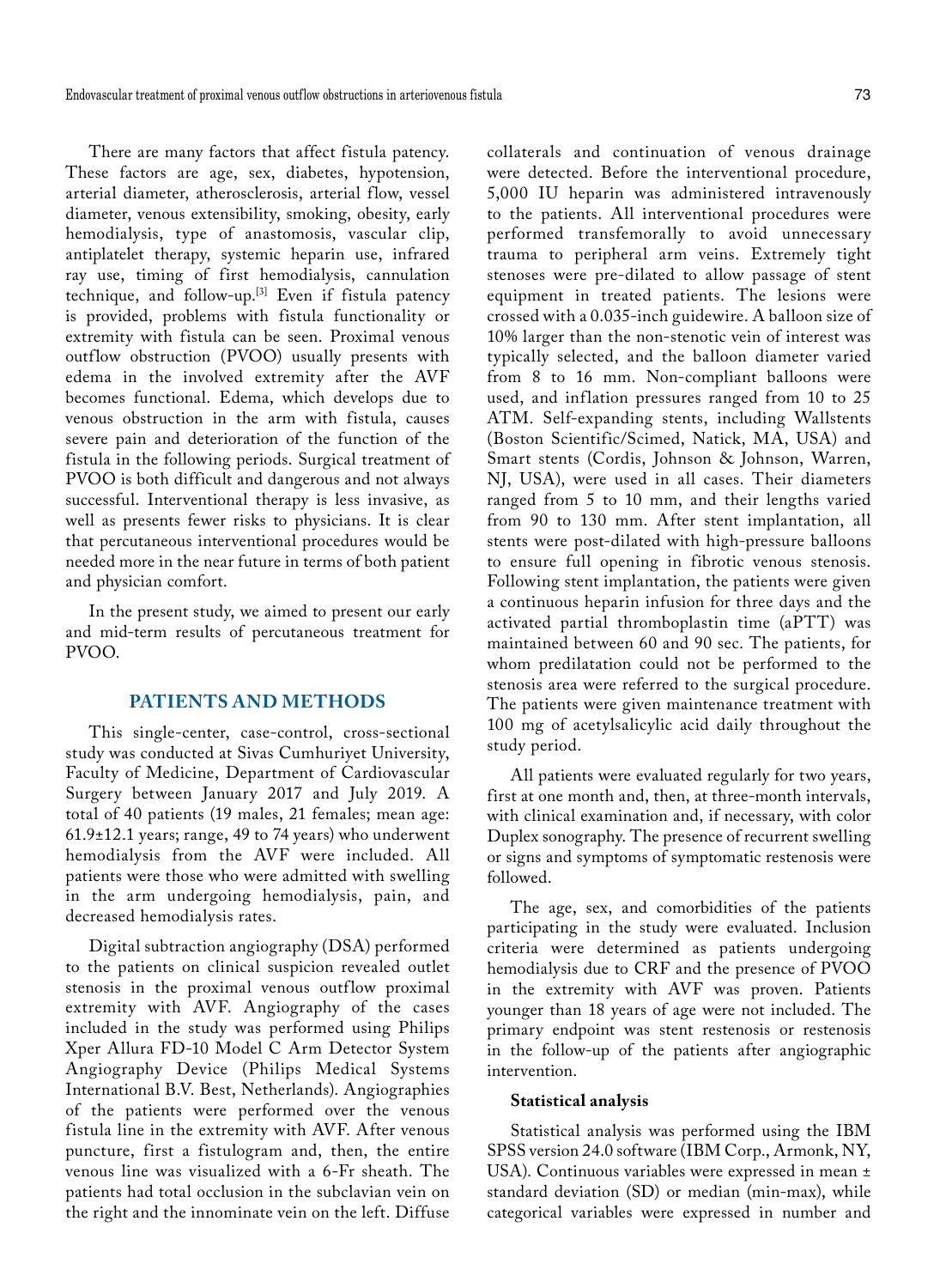| Table 1. Demographic and clinical characteristics of patients |    |      |                 |  |  |
|---------------------------------------------------------------|----|------|-----------------|--|--|
| Variables                                                     | n  | $\%$ | $Mean \pm SD$   |  |  |
| Age (year)                                                    |    |      | $61.9 \pm 12.1$ |  |  |
| <b>Sex</b>                                                    |    |      |                 |  |  |
| Female                                                        | 21 | 52.5 |                 |  |  |
| Diabetes mellitus                                             | 36 | 90   |                 |  |  |
| Hypertension                                                  | 38 | 95   |                 |  |  |
| Chronic kidney disease (year)                                 |    |      | $7.3 \pm 3.4$   |  |  |
| Number of catheters                                           |    |      | $6.2 \pm 2.3$   |  |  |
| Interventions                                                 |    |      |                 |  |  |
| <b>PTA</b>                                                    | 40 |      |                 |  |  |
| Stent                                                         | 20 |      |                 |  |  |
| Surgery                                                       | 6  |      |                 |  |  |

SD: Standard deviation; CKD: Chronic kidney disease; PTA: Percutaneous transluminal angioplasty.

| Table 2. Number of stents-grafts and sizes by target vein |              |              |              |              |             |
|-----------------------------------------------------------|--------------|--------------|--------------|--------------|-------------|
| Implantation site                                         | $13\times 5$ | $12\times 6$ | $10\times10$ | $10\times 6$ | $9\times10$ |
| Right subclavian                                          |              |              |              |              |             |
| Left innominate                                           |              |              |              |              |             |
|                                                           |              |              |              |              |             |

Graft stent diameters and lengths ( $mm \times cm$ ).

frequency. The survival analysis was performed using the Kaplan-Meier curves to demonstrate event-free outcomes of primary patency. A  $\rho$  value of <0.05 was considered statistically significant.

## **RESULTS**

The main characteristics, age, sex, comorbidities, PVOO location, and interventions of the patients included in the study were noted. All patients were followed for two years. Additional risk factors were diabetes mellitus (DM) in 36 (90%) and hypertension in 38 (95%) patients (Table 1). The mean duration of chronic kidney disease of the patients was 7.3±3.4 years, and hemodialysis catheters were changed approximately six times (mean: 6.2±2.3).

The fistula localizations of the patients were determined as 12 right distal radiocephalic, 10 right proximal radiocephalic, and eight left brachiocephalic. In all of the patients, percutaneous transluminal angioplasty (PTA) and stent procedures were performed to the subclavian vein on the right and the innominate vein on the left. The PTA was performed in all patients with tight stenosis that prevented stent advancement. Stent implantation was performed in 20 patients whose 70% stenosis persisted after balloon angioplasty (Table 1). As the stenosis of 14 patients was less than 70%, they were followed medically. Since pre-dilatation could not be performed in six patients and the stent could not be advanced during the follow-up of these patients, fistula closure was performed in four of these patients and fistula tract narrowing was performed in two of these patients (Table 1).

Diameter, length, and implantation site of the implanted stents are shown in Table 2. Patients who underwent percutaneous intervention were evaluated at 3, 6, 12, and 24-month follow-ups, and primary patency rates were found to be 92%, 82%, 67%, and 45%, respectively. Recreation of AVF was performed surgically in a patient whose edema did not regress, despite stent implantation and whose complaints continued. During follow-ups of the patients who underwent PTA, the fistula functionality continued



**Figure 1. (a)** Pre-interventional procedure, **(b)** post-interventional procedure.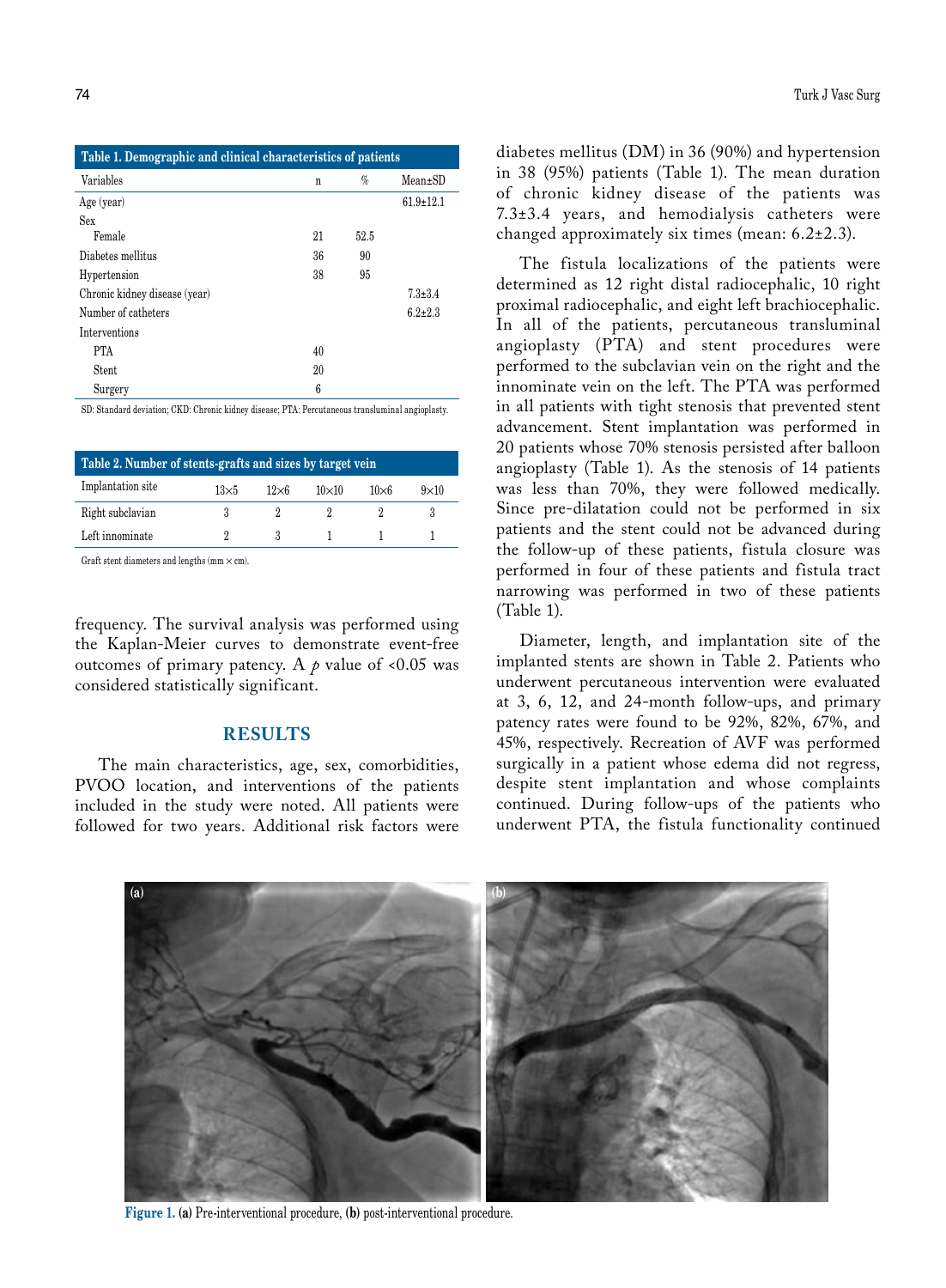

**Figure 2.** Primary patency rate after interventional procedure of the original 34 PTCA stent patients.

PTCA: Perkütan translüminal coroner anjiyoplasti.

| Table 3. Primary patency ratios                 |    |                           |  |  |  |
|-------------------------------------------------|----|---------------------------|--|--|--|
| Follow-up period (month) Number of patients (n) |    | Primary patency ratio (%) |  |  |  |
|                                                 | 31 | 92                        |  |  |  |
|                                                 | 27 | 82                        |  |  |  |
| 12                                              | 22 | 67                        |  |  |  |
| 9.4                                             | 15 | 45                        |  |  |  |

and the edema regressed. In our study, the stent implantation of the patient with residual stenosis after PTA is shown in Figure 1.

In our study, the patients who underwent percutaneous intervention were evaluated at 3, 6, 12, and 24-month follow-ups, and primary patency rates were found to be 92%, 82%, 67%, and 45%, respectively (Figure 2). The patency rates and event-free survival analysis are shown in Table 3.

## **DISCUSSION**

Arteriovenous fistula, which is required for hemodialysis due to CRF, is used as the first choice until kidney transplantation.<sup>[4]</sup> One of the most common causes of shunt dysfunction in chronic hemodialysis patients is PVOO. In most cases, this problem occurs as a chronic complication of subclavian dialysis catheters used for temporary hemodialysis

access.[5,6] Proximal venous outflow obstructions can result in decreased vascular access flow, increased venous pressure, and subsequent graft thrombosis. Most patients present with long-term symptoms, namely ipsilateral arm swelling, pain, and inadequate hemodialysis, confirming the chronic nature of their stenosis and occlusion.<sup>[7,8]</sup> Therefore, thrombectomy, thromboaspiration, or thrombolysis alone are unlikely to adequately restore venous patency. In these patients, surgical or angiographic interventional procedures are performed to treat the condition. In this study, we evaluated the patients who underwent percutaneous intervention with angiography for the treatment of PVOO.

Patients on chronic hemodialysis treatment for more than several years are likely to have more than one surgical correction. Although open surgical treatment provides acceptable success, it is often associated with significant morbidity in dialysis patients with multiple comorbidities.[9] Interventional procedures with angiography can help to preserve most of these fistulas and reduce the length of hospital stay and the number of corrections in this group of previously operated patients. Since 1980s, endovascular methods have been developed for the treatment of venous occlusive disease.<sup>[10]</sup> Angioplasty can be considered a reasonable option for the treatment of proximal venous outflow strictures. Currently, percutaneous treatment options include high-pressure balloon angioplasty and intravascular stent placement. For percutaneous interventions, some researchers advocate initial stent placement in the treatment, [11,12] while some researchers advocate stent implantation after recurrent stenosis or unsuccessful balloon angioplasty.[13,14] In some patients, stent implantation is also performed due to the long lesion or the need for repetitive balloon angioplasty.[11,15,16] In particular, in damaged or dissected intravascular tissues, stent implantation may have beneficial effects in proximal venous outflow stenosis as well as in intracoronary lesions. We first applied balloon angioplasty to all of our patients and, then, performed stent implantation, if the stenosis persisted above 70%. In a study conducted by Oderich et al.,<sup>[12]</sup> 49 central vein occlusions and 14 peripheral vein occlusions were treated with stent implantation. In this study, 50 stents were implanted in 49 patients with central vein occlusion and 15 stents were implanted in patients with 14 peripheral vein occlusions. The authors found a one-year primary patency rate of 27% and a one-year assisted patency rate of 71% at a 16-month follow-up.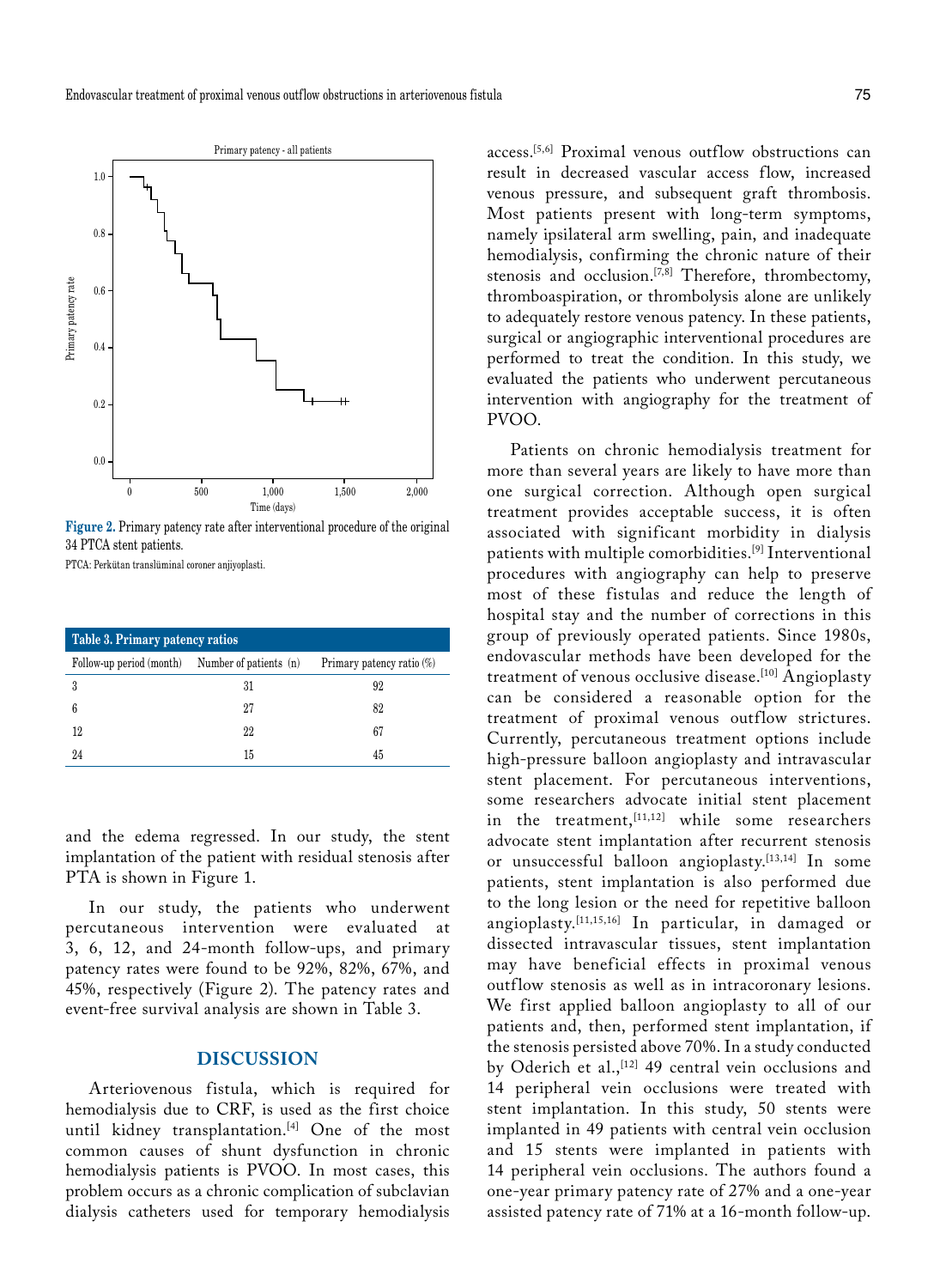In another study, Haage et al.<sup>[11]</sup> performed stent implantation in 50 patients for the treatment and follow-up of central vein occlusion, and they found a one-year primary patency rate of 56% and a one-year assisted patency rate of 97%. In the aforementioned study, the 24-month primary patency rate was found to be 28%. In a prospective, randomized study conducted by Quinn et al.,<sup>[13]</sup> PTA and stent implantation were compared. In this study, one-year primary patency rate was 12% and one-year assisted patency rate of 100% in patients who underwent PTA alone, and 12% and 78%, respectively, in patients who underwent PTA with stent placed. As a result of this study, no statistically significant difference was found between PTA and patients who underwent stent implantation after PTA. In other studies in the literature, self-expandable<sup>[17,18]</sup> and balloonexpandable stent<sup>[19]</sup> have recently been reported to have primary one-year (two-year) patency rates of 60 to 71%. These results indicate that the results are almost similar to the results after surgical correction of central venous stenoses.[17,20] Considering these studies as an example, we offered our patients the chance for intervention with angiography. In our study, stent implantation was performed in patients with PTA and residual lesions after PTA, and the one-year primary patency rate was found to be 67%, and patency rates were similar to other studies. Therefore, we reduced duration of hospital stay of our patients and protected them from the risks of surgical intervention.

The relatively small number of patients in the study and the fact that the study was conducted in a single center are the main limitations. In addition, this study should be supported with larger patient groups. One-year assisted patency rate was not evaluated in the study.

In conclusion, endovascular stent implantation, or PTA, is a valuable way of treating proximal outflow strictures and reduces the need for surgery and hospital stay of patients. Therefore, endovascular interventional procedures should be considered before the surgical option in patients with in patients with arteriovenous fistula of PVOO.

**Ethics Committee Approval:** The study protocol was approved by the Sivas Cumhuriyet University, Faculty of Medicine Ethics Committee (Date: 15.01.2020, No: 2020-01/03). The study was conducted in accordance with the principles of the Declaration of Helsinki.

Patient Consent for Publication: A written informed consent was obtained from each patient.

**Data Sharing Statement:** The data that support the findings of this study are available from the corresponding author upon reasonable request.

**Author Contributions:** Conception and design, collection, analysis and/or interpretation of data, statistical expertise: S.Ö.; Critical revision of the article for important intellectual: F.K.; Provision of study materials or patients, administrative, technical, or logistic support content: F.A.; Drafting of the article, critical revision of the article for important intellectual: F.D.

**Conflict of Interest:** The authors declared no conflicts of interest with respect to the authorship and/or publication of this article.

**Funding:** The authors received no financial support for the research and/or authorship of this article.

## **REFERENCES**

- 1. Liyanage T, Ninomiya T, Jha V, Neal B, Patrice HM, Okpechi I, et al. Worldwide access to treatment for end-stage kidney disease: A systematic review. Lancet 2015;385:1975-82.
- 2. Manns B, Tonelli M, Yilmaz S, Lee H, Laupland K, Klarenbach S, et al. Establishment and maintenance of vascular access in incident hemodialysis patients: A prospective cost analysis. J Am Soc Nephrol 2005;16:201-9.
- 3. Smith GE, Gohil R, Chetter IC. Factors affecting the patency of arteriovenous fistulas for dialysis access. J Vasc Surg 2012;55:849-55.
- 4. Georgiadis GS, Lazarides MK, Lambidis CD, Panagoutsos SA, Kostakis AG, Bastounis EA, et al. Use of short PTFE segments (<6 cm) compares favorably with pure autologous repair in failing or thrombosed native arteriovenous fistulas. J Vasc Surg 2005;41:76-81.
- 5. Aj A, Razak Uk A, R P, Pai U, M S. Percutaneous intervention for symptomatic central vein stenosis in patients with upper limb arteriovenous dialysis access. Indian Heart J 2018;70:690-8.
- 6. Surratt RS, Picus D, Hicks ME, Darcy MD, Kleinhoffer M, Jendrisak M. The importance of preoperative evaluation of the subclavian vein in dialysis access planning. AJR Am J Roentgenol 1991;156:623-5.
- 7. Agarwal SK, Nadkarni GN, Yacoub R, Patel AA, Jenkins JS, Collins TJ, et al. Comparison of cutting balloon angioplasty and percutaneous balloon angioplasty of arteriovenous fistula stenosis: A meta-analysis and systematic review of randomized clinical trials. J Interv Cardiol 2015;28:288-95.
- 8. Lee SJ, Neiberger R. Subclavian vein stenosis: Complication of subclavian vein catheterization for hemodialysis. Child Nephrol Urol 1991;11:212-4.
- 9. Bhatia DS, Money SR, Ochsner JL, Crockett DE, Chatman D, Dharamsey SA, et al. Comparison of surgical bypass and percutaneous balloon dilatation with primary stent placement in the treatment of central venous obstruction in the dialysis patient: One-year follow-up. Ann Vasc Surg 1996;10:452-5.